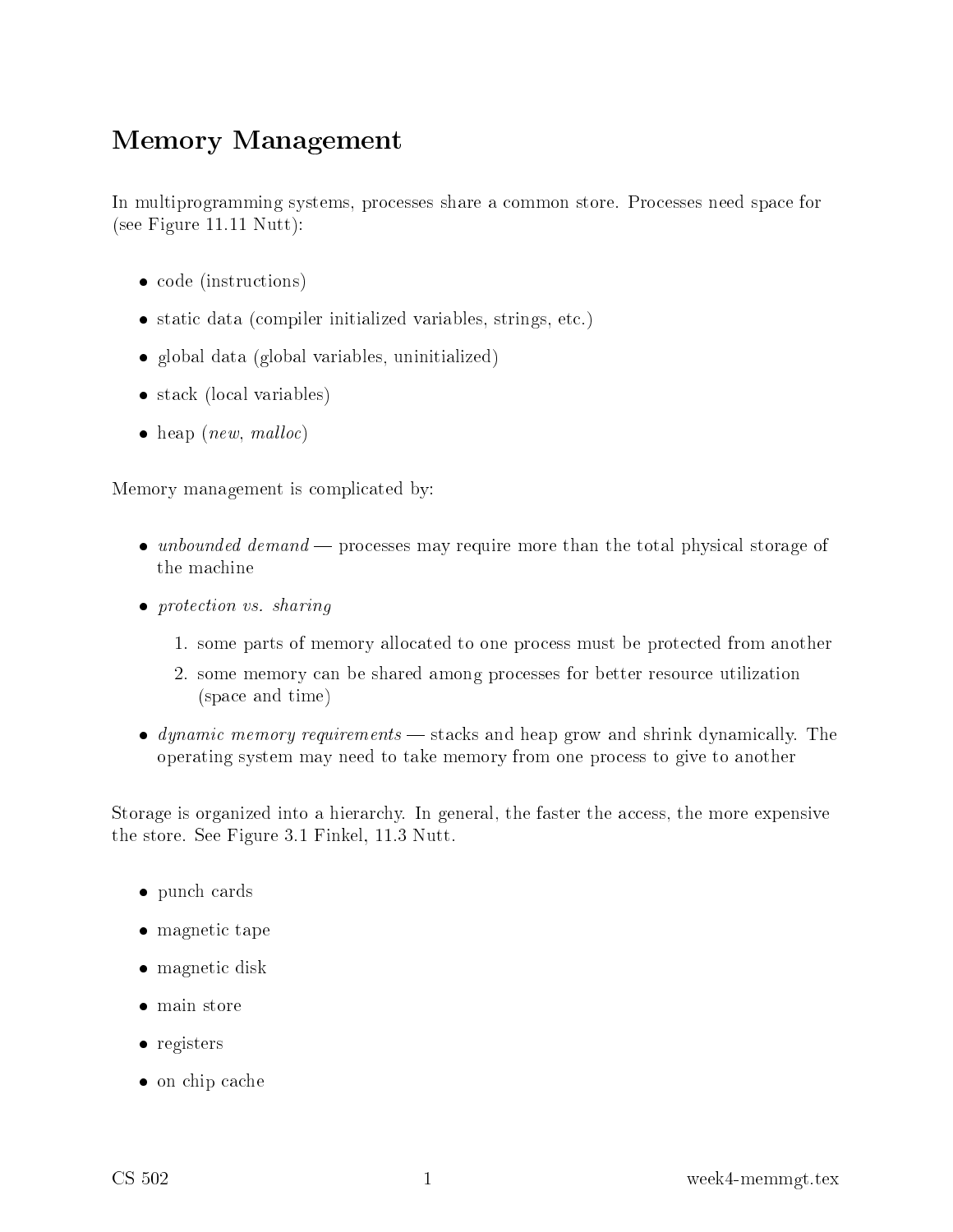## Cache Principle

Ca
he Prin
iple: the more frequently data are a

essed, the faster the a

ess should be. Goal of caching: keep frequently accessed items in higher levels of hierarchy, less frequently accessed items in lower levels.

A cache is a data repository that can be accessed quickly.

An *archive* is a data repository from which access is slower.

### n Example Canada part of

A cache hit refers to a data reference that can be satisfied from the cache, while a cache

In many cases, caching significantly improves performance. For example: Assume two level hierarchy having an access time of 50 ns and 500 ns respectively. With a cache *hit rate* of  $95\%$  (and *miss rate* of  $5\%$ ):

access time =  $.95X50ns + .05X500ns = 72.50ns$ 

Note: moving data from one level of the hierarchy to another is relatively expensive. The hysteresis principle implies that data should be left in one place at least long enough to pay back the expense.

#### Thrashing

Violating the hysteresis principle leads to *thrashing*, a condition in which the CPU spends most of its time moving data between different levels of storage and little of its time performing useful work.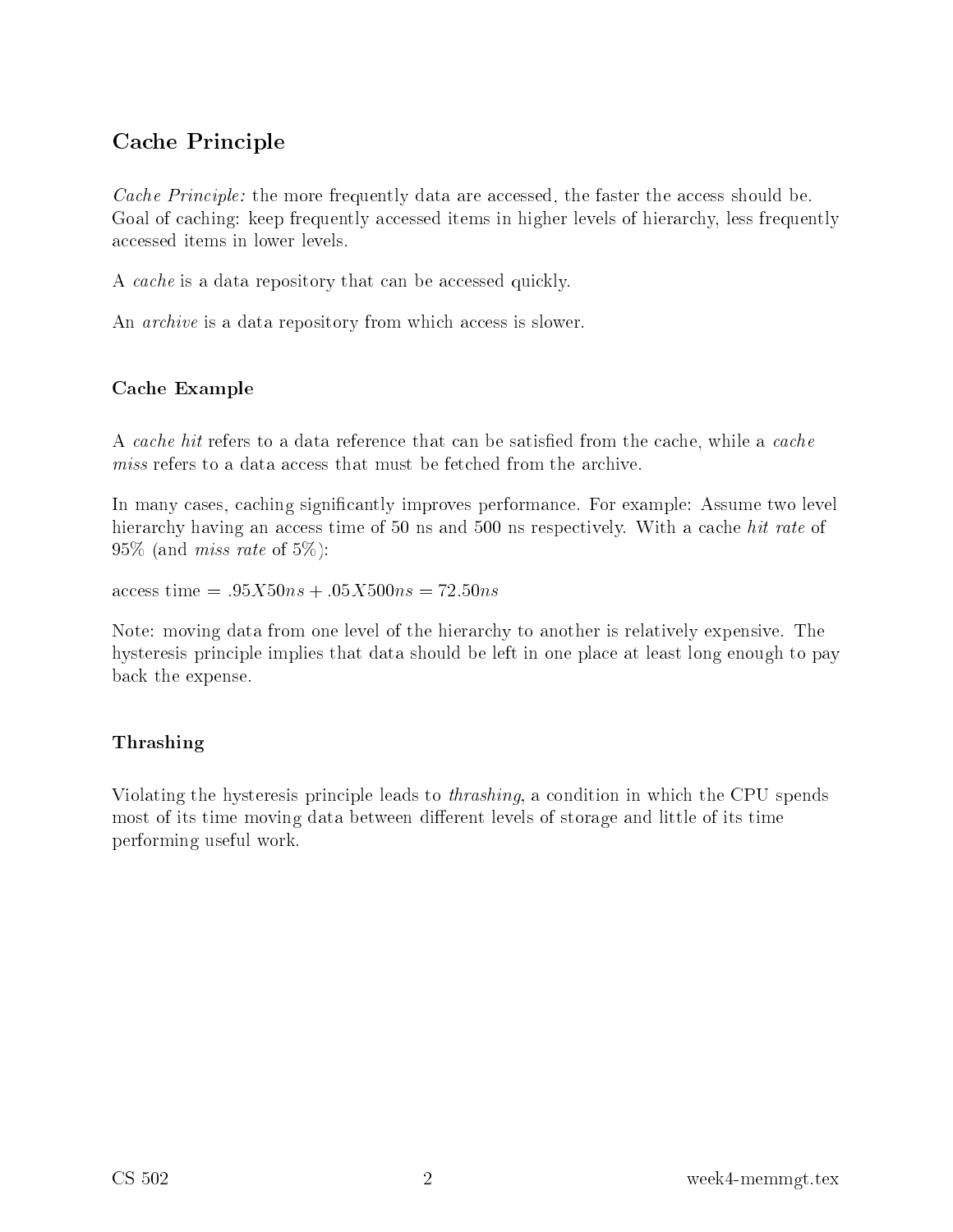# no Swapping or Paging or Paging or Paging or Paging or Paging or Paging or Paging or Paging or Paging or Paging or

Look at Fig 4.1

Can only execute one program at a time. What is the CPU doing while I/O activity is going on? It's waiting idle! Thus multiprogramming is good (Tanenbaum makes an extended argument to this effect).

# generis memory memory and a series of the contract of the contract of the contract of the contract of the contract of the contract of the contract of the contract of the contract of the contract of the contract of the cont

Rather than fix the partitions allow them to be *swapped* in and out of memory. Fig  $4.5, 4.6$ .

Leads to question of how to manage memory, which is the same problem for managing heap spa
e.

Problem: managing a contiguous chunk of memory. Memory manager must support:

- $ptr = getmem(size)$  get size bytes of contiguous memory, new, malloc().
- freemem(ptr) return a chunk of memory (previously acquired via getmem) to the free pool, delete, free().

The storage manager must keep track of which pieces of physical store are in use and which are free. Possibilities:

#### ————————

bit map | Divide memory into xed size hunks, with one bit (used/unused) devoted to each chunk.

Disadvantages:

- $\bullet$  getmem requests are rounded up to a multiple of the block size; internal fragmentation results
- tradeoff between size of chunks and size of bit map.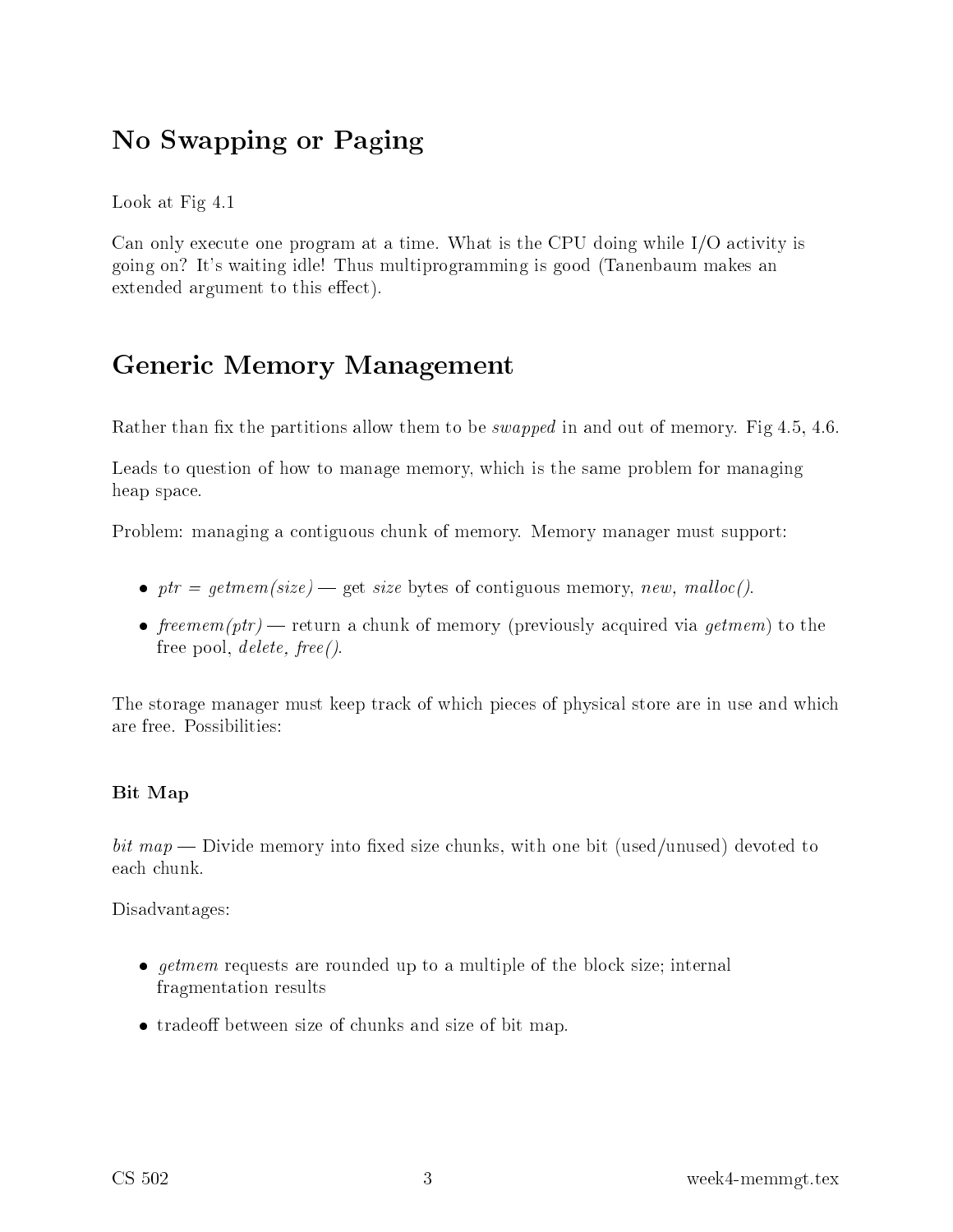### $\blacksquare$  Tags (  $\blacksquare$  ) and (  $\blacksquare$  ) and (  $\blacksquare$  ) and (  $\blacksquare$

boundary-tag | keep doubly linked list of all pie
es of memory. Reserved elds asso
iated with each piece indicate:

- status of piece (used or unused)
- start and end of pie
e

Getmem sear
hes the list for a pie
e of adequate size. If an exa
t size mat
h annot be found, a large pie
e is split into two smaller pie
es, one returned to the user, the other returned to the free list.

Freemem ombines adja
ent pie
es into a single larger pie
e. See Fig 4-8.

When servicing a *getmem* request, which piece should be chosen?

- rst the the the the theory piece is large the in two, return on the contract it is piece to the piece of user, other to free list
- best  $\hat{p}t$  find smallest piece that satisfies request, split it in two.

Intuitively, best fit would appear better. In reality: best fit leaves many tiny pieces too small to use.

 $N$  . The starting search on the starting search starting search starting search search search search search search search search search search search search search search search search search search search search search previous sear
h ended. The former tends to in
rease sear
h time be
ause small pie
es reside near start of list.

quies. However and the sorted sizes sorted sizes and the sizes of the size of the size  $\Delta$  -returned sizes. spa
e is more expensive.